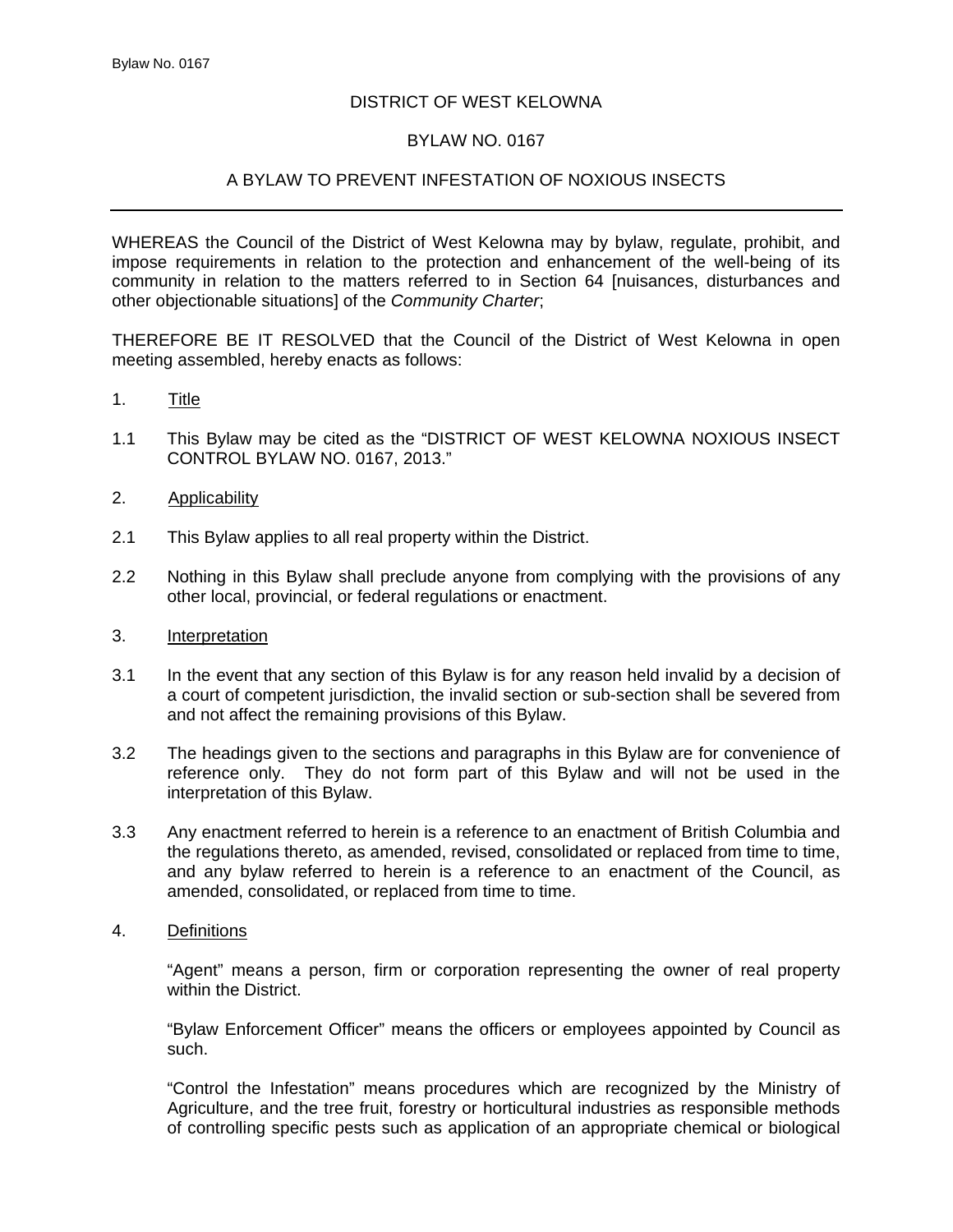spray, direct removal of the noxious or destructive insects or pests, removal of host species or removal of host habitat.

"Council" means the Council of the District of West Kelowna.

"District" means the District of West Kelowna, or the land within the boundaries of the District of West Kelowna.

"Infested/Infestation" means the presence of populations of noxious or destructive insects or pests in trees, bushes, plants or associated fruit that have caused or are likely to cause significant damage to the trees, bushes, plants or associated fruit.

"Noxious or destructive insects or pests" means:

- Codling moth Cydia pomonella (L.)
- Western cherry fruit fly Rhagoletis indifferens Curran
- $\bullet$  Black cherry fruit fly Rhagoletis fausta (O.S.)
- San Jose scale Quadraspidiotus perniciosus (Comst.)
- European fruit scale Quadraspidiotus ostreaeformis (Curt.)
- Pear psylla Cacopsylla pyricola Foerst
- Fruittree leafroller Archips argyrospila (Wlk.)
- European leafroller Archips rosana (L.)
- Oliquebanded leafroller Choristoneura rosaceana (Harr.)
- Threelined leafroller Pandemis limitata (Rob.)
- Apple-and-thorn skeletonizer Choreutis pariana (Cl.)
- Apple mealybug Phenacoccus aceris (Sign.)
- Apple ermine moth Yponomeuta malinella Zell.
- Gypsy moth Lymantria dispar  $(L)$
- Apple maggot Rhagolitis pomonella (Walsh)
- Oriental fruit moth Grapholita molesta (Bst.)
- Cherry bark tortrix Enarmonia formosana (Scop.)
- Cherry ermine moth Yponomeuta padellus (L.)
- Spotted Wing Drosophila (Drosophila suzukii)

"Occupier" shall have the meaning given to it in the *Community Charter*.

"Owner" shall have the meaning given to it in the *Community Charter*.

"Real Property" shall have the meaning given to it in the *Community Charter*.

- 5. Duty of Care
- 5.1 This Bylaw does not create a duty of care in respect of the District, its Council, employees or authorized agents concerning any matter governed by the provisions of this Bylaw including the enforcement or failure to enforce this Bylaw.
- 6. Cause of Action
- 6.1 Neither a failure to administer or enforce nor incomplete or inadequate administration or enforcement of the provisions of this Bylaw, nor any error, omission or other neglect in relation to any matter governed by this Bylaw shall give rise to a cause of action in favour of any person.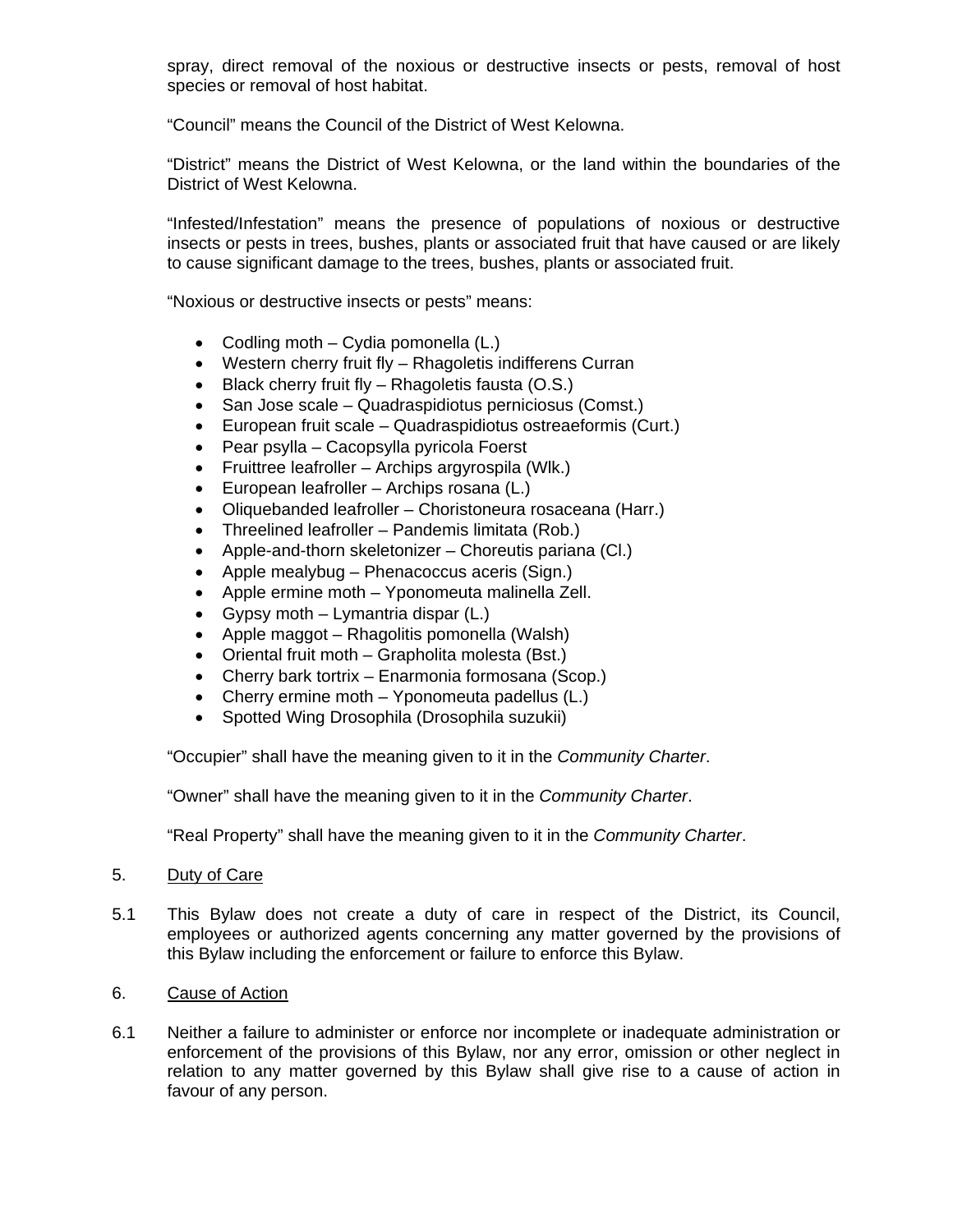# 7. Owner's Responsibility

7.1 It shall be the full responsibility of the owner or his agent or the occupier of any real property located within the District to take all actions necessary to comply with the provisions of this Bylaw.

## 8. Prevention of Infestation

8.1 Owners or occupiers of real property located within the District shall take all action necessary to prevent the real property from becoming infested.

## 9. Control of Infestation

9.1 Owners or occupiers of real property located within the District that has become infested shall take all action necessary to control the infestation.

### 10. Order to Control Infestation

10.1 Where a Bylaw Enforcement Officer has received a complaint that real property is infested and the infestation is confirmed by investigation, the Bylaw Enforcement Officer may issue an Order to the owner or occupier of the real property requiring the owner or occupier to take all action necessary to control the infestation within 72 hours from the date of service of the Order.

### 11. Direct Enforcement in Default

11.1 Where, after the expiry of 72 hours from the date of delivery of an Order given pursuant to this Bylaw, an owner or occupier has not controlled the infestation, it shall be lawful for the District, by its employees or other authorized representatives, to enter the real property and take all action necessary to control the infestation.

### 12. Inspection

12.1 The Bylaw Enforcement Officer may enter any real property located within the District at any reasonable time, concerning any matter under this Bylaw, and may perform such reasonable tests, analyses or other things as may be necessary to determine if an infestation exists.

### 13. Service of Order

- 13.1 An Order made pursuant to Section 10.1 of this Bylaw shall be deemed to be validly served by:
	- a. personal delivery to the owner of the real property or the agent of the owner or the occupier; or
	- b. being mailed by regular mail, addressed to the owner of the real property or the agent or the occupier and posting the Order in a reasonably visible location on the real property.

### 14. Owner Responsible for Costs

14.1 All costs incurred by the District to control the infestation of real property shall be charged to the owner of the real property and if unpaid on the  $31<sup>st</sup>$  day of December of any year, shall be added to and form part of the taxes payable in respect of such property as taxes in arrears.